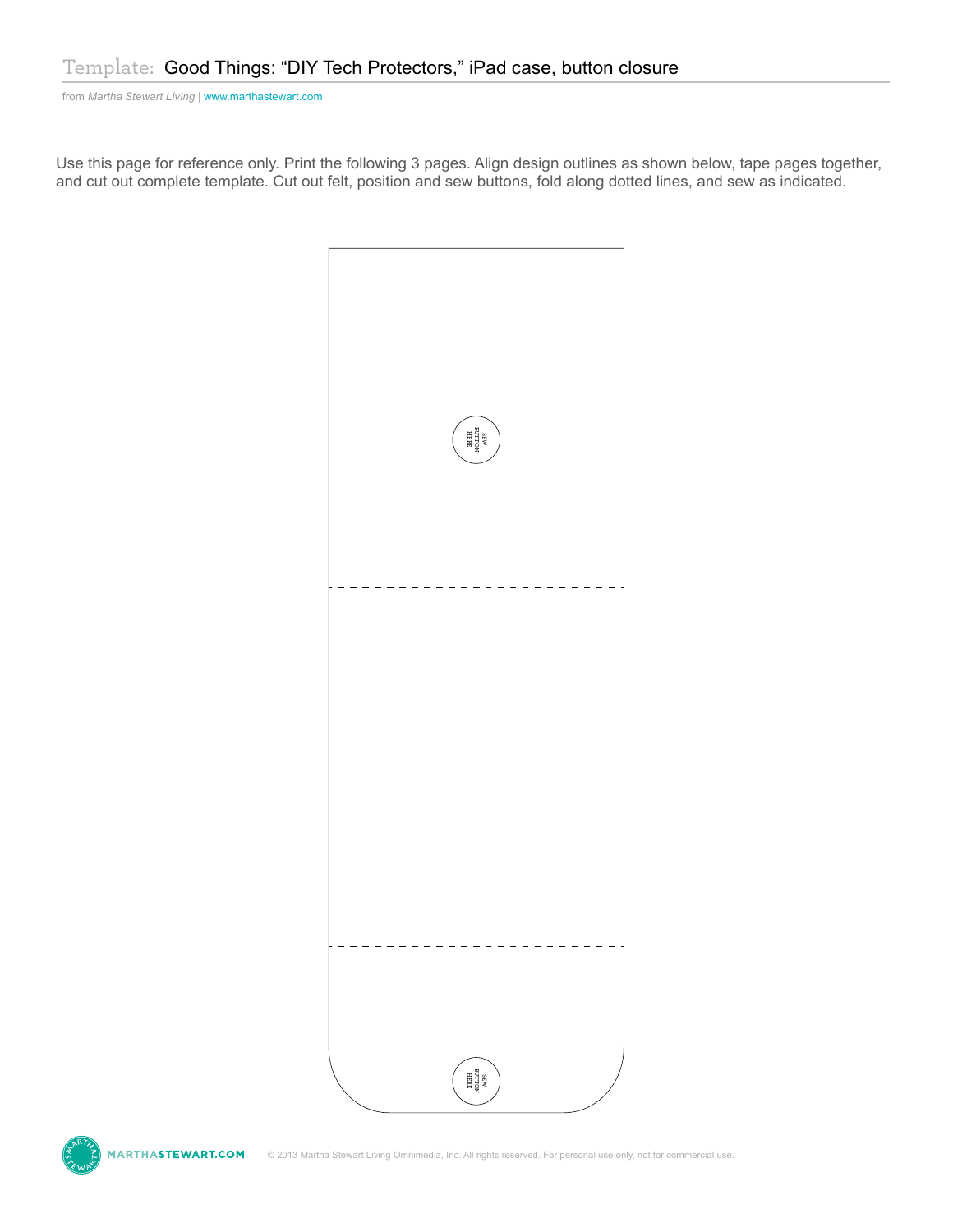**1 of 3**



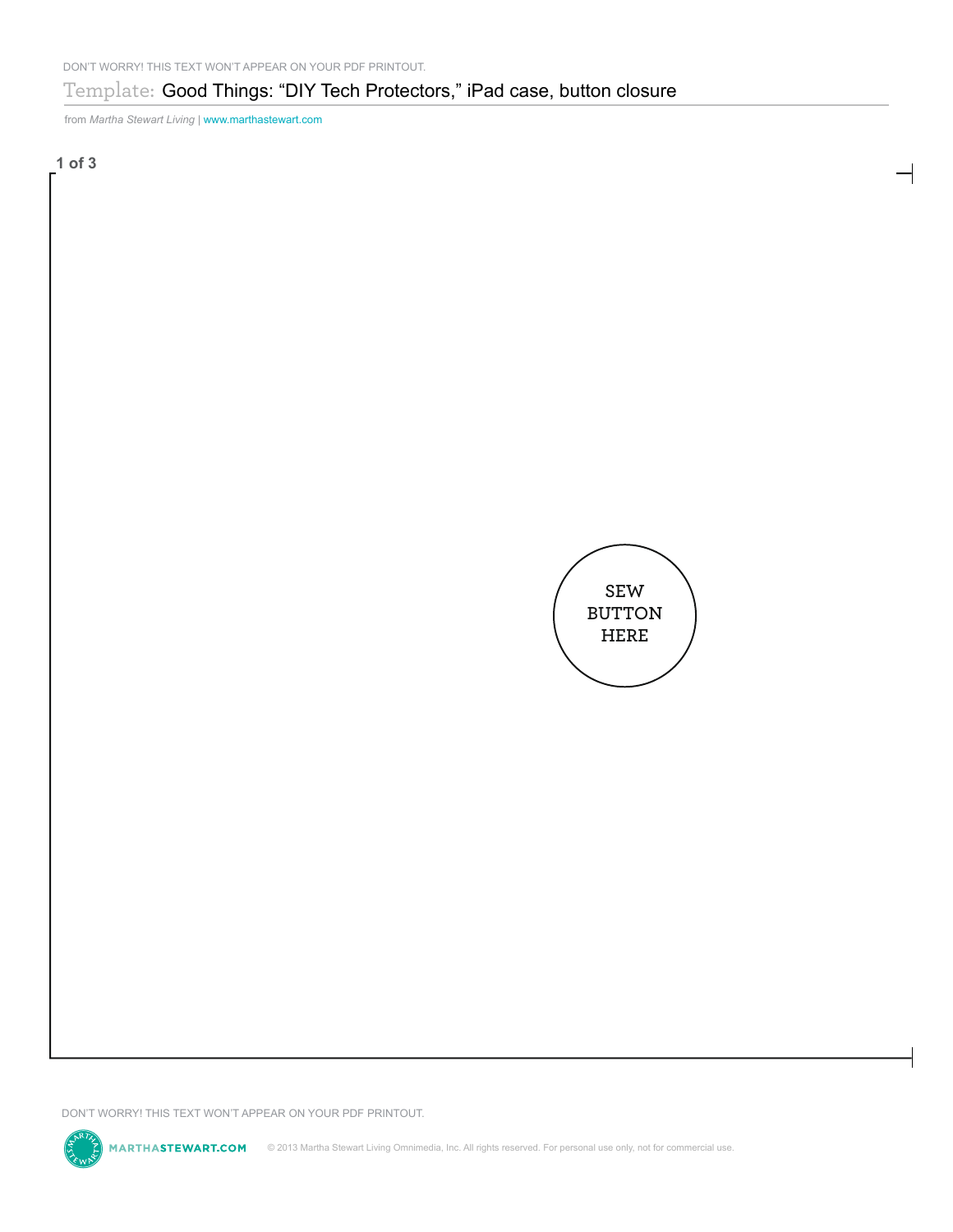**2 of 3**